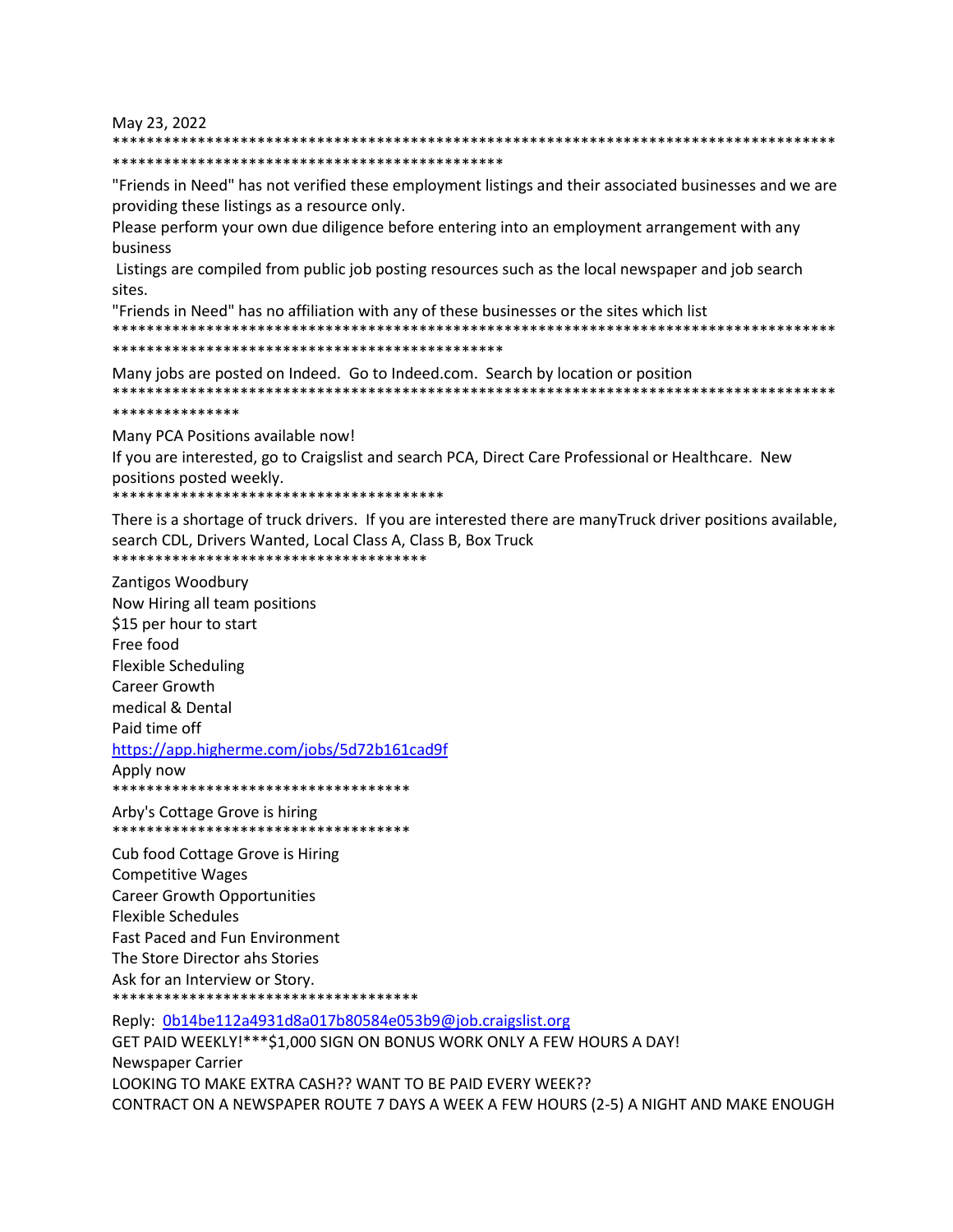TO PAY YOUR RENT, CAR PAYMENT, AND MORE... AVERAGE MONTHLY PROFIT \$1,000.00- \$1,500.00 EXPERIENCE IN NEWSPAPER DELIVERY A PLUS BUT NOT A MUST ROUES AVAILABLE IN THE WOODBURY, OAKDALE, LAKE ELMO, HUGO, MAHTOMEDI, AFTON, COTTAGE GROVE ROUTES ARE FILLING QUICK -MUST BE OVER 18 YEARS OF AGE -HAVE A RELIABLE VEHICLE -DRIVERS LICENSE -CAR INSURANCE -WILLING TO COMPLETE ROUTE(S) BY 6AM CALL MARK AT 651-228-5138 \*\*\*\*\*\*\*\*\*\*\*\*\*\*\*\*\*\*\*\*\*\*\*\*\*\*\*\*\*\*\*\*\*\*\*

\*NEW HIGHER WAGES\*\*\* Up North Plastics -Walk in Interviews TODAY! (Cottage Grove, MN) Up North Plastics is now accepting Walk-In Interviews every Wednesday from 1PM to 4PM! WE RECENTLY INCREASED OUR WAGES!!! ALL WAGES STARTING AT \$17 OR MORE AN HOUR!!! We recently completed a large new building on our property and are hiring in multiple departments due to company growth!

- Our office is located at 9480 Jamaica Ave S., Cottage Grove, MN 55016 (right off 61 and Jamaica)

- You can reach out to Jim at 651-734-6226 o[r jamesco@upnplastics.com](mailto:jamesco@upnplastics.com) with any questions.

- If you have a resume, please bring that, if not you will need to fill out an application here prior to the interview

-Can't make it today, you can apply at:<https://www.upnplastics.com/> under the careers tab Are you tired of temporary work, jumping from job to job, having inconsistent hours and not advancing in your career? Are you looking for a stable company with advancement opportunities and no layoffs in 25+ years? If so, then Up North Plastics is the company for you! Come on in and check us out any Wednesday 1PM-4PM.

Up-North Plastics, a leading manufacturer of plastic products, is currently hiring for multiple open positions due to growth! We are currently hiring for:

-Machine Operator Trainees - Day and Night Shift Available

-Maintenance Techs - Day and Night Shift Available

-Electricians - Day and Night Shift Available

-Packagers - 12 Hour Shifts Available

-Forklift Operators - 12 Hour Day and Night Shifts Available

-Process Techs - Day and Night shifts Available

-Gate Attendants - 12 Hour Day and Night shifts Available

-Janitors - Day shift Available

-General Labor - Day shift Available

-Quality Technicians - Day and Night shifts Available

-Production Supervisors - Multiple Shifts Available

-Maintenance Scheduler - M-F 7AM-5PM

-And More!

All positions are Permanent and Full-Time

All positions require a physical and drug test.

Up North Plastics offers competitive wages plus a comprehensive benefits package including

Medical/Dental, paid vacations and holidays, 401(k)

\*\*\*\*\*\*\*\*\*\*\*\*\*\*\*\*\*\*\*\*\*\*\*\*\*\*\*\*\*\*\*\*\*\*\*\*\*\*\*\*

Reply: [d60d31a09a1c3166934db4322779e3af@job.craigslist.org](mailto:d60d31a09a1c3166934db4322779e3af@job.craigslist.org)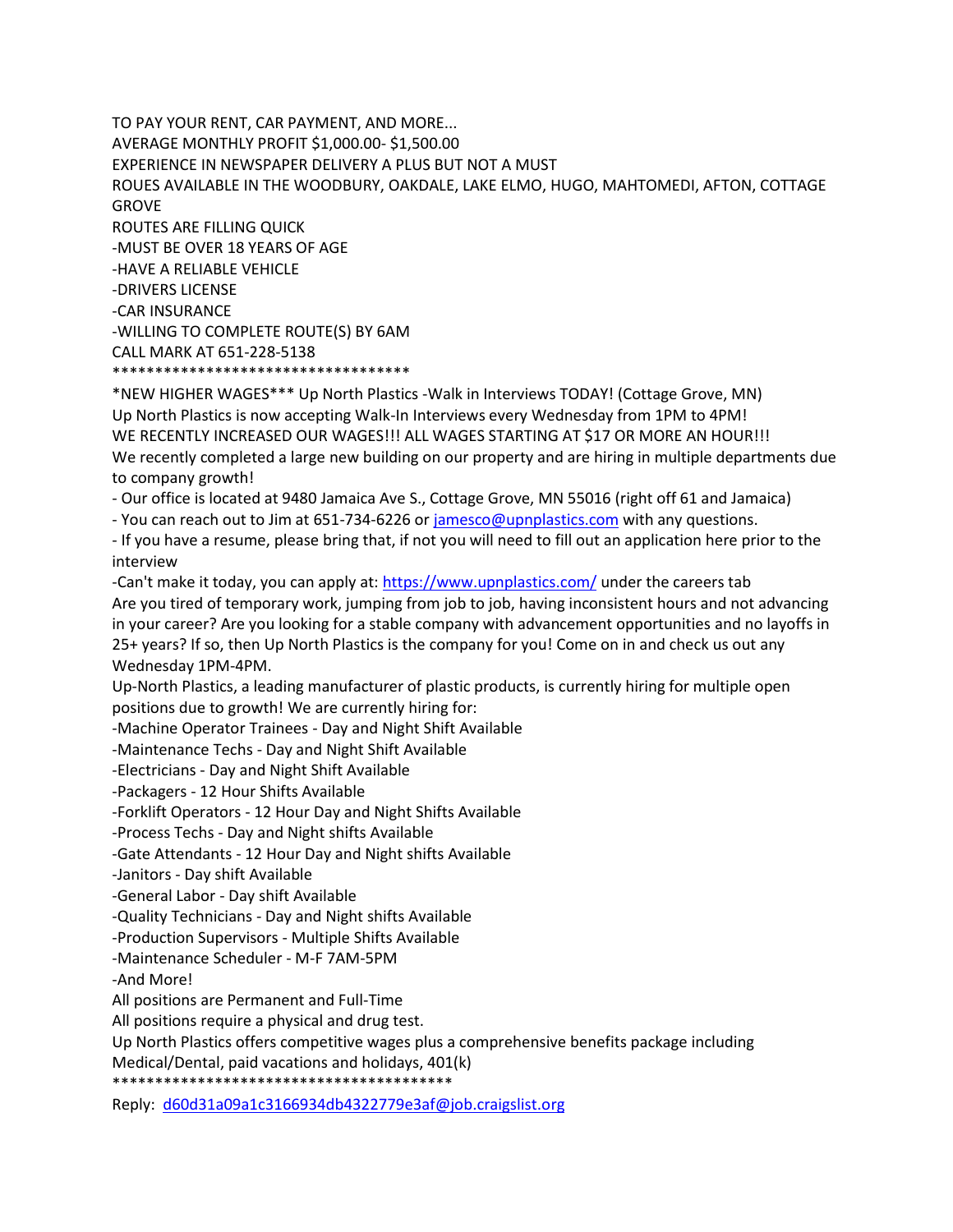Front Desk Associate (Cottage Grove) job title: Front Desk Associate

STOP AND GET HAPPY!!!!

Wouldn't it be great to love to go to work every day? We are a caring group of professionals who share a desire to make a difference. To qualify you must like teamwork and be willing to give your best. Wanted: Front Desk Associate for a rapidly expanding, non-smoking, natural health clinic. Must be a highly energetic, enthusiastic, cheerful, and outgoing individual. Immediate full time position. Visit our website [www.cottagegrovechiro.com](http://www.cottagegrovechiro.com/) for office hours, location and services we offer at Oasis Wellness Center. Prefer you have 4 legs, 8 arms and the ability to do 10 things at once with a smile, if this is you please email your resume to [cgwellnessjobs.com](http://cgwellnessjobs.com/)

\*\*\*\*\*\*\*\*\*\*\*\*\*\*\*\*\*\*\*\*\*\*\*\*\*\*\*\*\*\*\*\*\*\*\*\*\*\*

HOST, SERVER, BUSSER, FOH, MANAGER (Woodbury)

THE TAVERN GRILL

NOW HIRING FOR PATIO SEASON!

SERVERS | HOSTS | BUSSERS | FOH MANAGERS

<https://www.thetaverngrill.com/careers/>

Hungry for change? The Tavern Grill is seeking energetic and hardworking individuals to join our growing Team! Become a part of our flourishing, teamwork style

environment by engulfing yourself in our unique 1-on-1 training experience.

APPLY HERE!<https://www.thetaverngrill.com/careers/>

New Tavern Teammate's Must-Haves:

6+ months experience in a high volume, full-service restaurant

Friendly, enthusiastic persona

Passion for uncompromising Guest experience

What Tavern Brings to the Table:

Teamwork focused environment and action plans

Great tips

Flexible schedules, minimum of 3 shifts per week required

Opportunity for growth within; management level positions, new store openings, LevelUp training, and more!

Health insurance\*

\*\*\*\*\*\*\*\*\*\*\*\*\*\*\*\*\*\*\*\*\*\*\*\*\*\*\*\*\*\*\*\*\*\*\*\*\*\*

Nights vending/canteen inside a local jail (Hastings)

Hastings, MN • Commissary

Position Summary:

Turnkey Corrections has a Part-Time position available in Hastings, MN 3 nights a week. The position is to perform and maintain Turnkey operations at these facilities.

Storage is provided on site. You must be able to work on your own or with one other team member. COMPLETE Background Check will be run.

Work to be done between the hours of 10pm and 5am (about 5 hrs a night. flexible start time as long as work is done by 5 am)

Essential Duties and Responsibilities:

Monday Wed Friday nights 18-22 hrs a week

\$22-23 per hour

MUST be willing to work nights.

The essential functions include, but are not limited to the following:

Filling vending machines and handing out canteen orders.

Resolving detainee requests/issues related to our operations.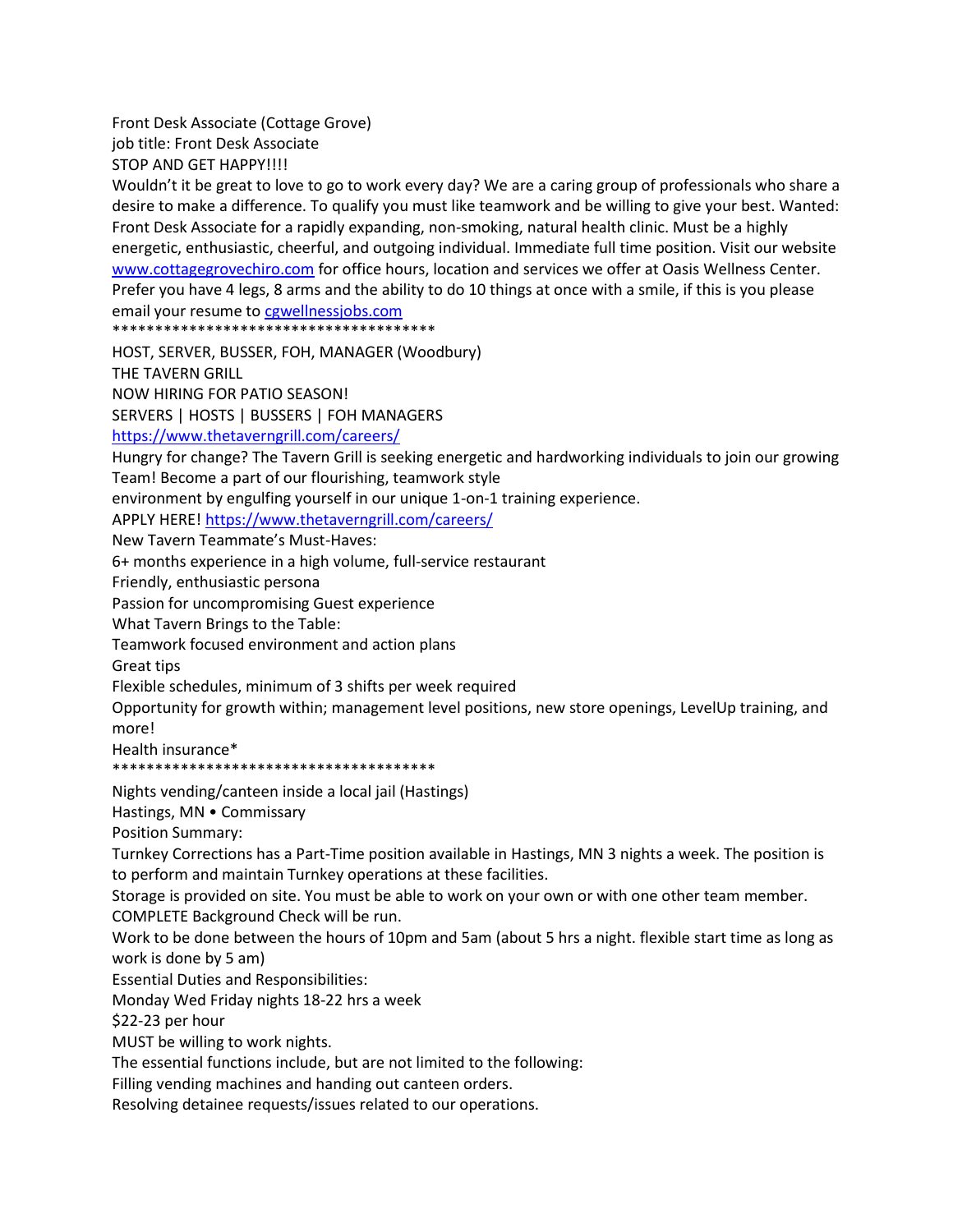Receiving, general warehouse, and some basic computer work.

Managing inventory levels through inventory software to maintain enough inventory.

Rotating product to keep spoilage limited.

Troubleshooting/maintenance of equipment on location, including:

Computer, kiosk, and/or vending equipment.

General Warehouse

Basic Computer Skills preferred but not required.

Requirements

Minimum Qualifications:

One year of prior warehouse experience preferred

High school diploma or GED, or equivalent years of experience

Organizational skills

Time management skills

Communication proficiency

Physical Demands and Work Environment

The physical demands described here are representative of those that must be met by an employee to successfully perform the essential functions of this position.

Reasonable accommodations may be made to enable individuals with disabilities to perform these functions.

The employee is occasionally required to stand; walk; and sit; reach with hands and arms. The employee must occasionally lift and/or move up to 50 pounds

PLEASE APPLY ONLINE ONLY at [https://recruiting.paylocity.com/recruiting/jobs/Apply/996932/TW-](https://recruiting.paylocity.com/recruiting/jobs/Apply/996932/TW-VENDING-INC/Nights---Vending-and-warehouse-in-local-Detention-facility)[VENDING-INC/Nights---Vending-and-warehouse-in-local-Detention-facility](https://recruiting.paylocity.com/recruiting/jobs/Apply/996932/TW-VENDING-INC/Nights---Vending-and-warehouse-in-local-Detention-facility) \*\*\*\*\*\*\*\*\*\*\*\*\*\*\*\*\*\*\*\*\*\*\*\*\*\*\*\*\*\*\*\*\*\*\*\*\*\*\*

Cocineros/Cooks \$20 (Hastings) © craigslist - Map data © OpenStreetMap

101 2nd St E (google map)

job title: Cocinero /Line cook

Lock and Dam Eatery restaurante localizado al sur de St Paul esta solicitando cocineros con experiencia para trabajar en la linea en un restaurante familiar. Ofreciendo salarios competitivos .Tardes . De Miercoles a Domingo. Domingo doble turno . Mas horas disponibles. Se requiere disponibilidad los fines de semana.

Trabajamos con comida mexicana,italiana y americana . Interesados por favor llamar o mandar texto a Bernardo al 651-226-1173 ( Por favor dejar mensaje )

o venir a llenar una aplicacion a

Lock and Dam Eatery

101 2nd St E , Hastings MN 55033

o mandar correo a [bellavista101@hotmail.com](mailto:bellavista101@hotmail.com)

\*\*\*\*\*\*\*\*\*\*\*\*\*\*\*\*\*\*\*\*\*\*\*\*\*\*\*\*\*\*\*\*\*\*\*\*\*\*\*\*

Reply: [76172d98269737ea80468ebe80ee7763@job.craigslist.org](mailto:76172d98269737ea80468ebe80ee7763@job.craigslist.org)

Heavy Equipment Operator Trainer

General Description:

Extreme Sandbox, which launched in 2012, is a heavy equipment adventure company that let's clients play on construction equipment in a recreational setting. Heavy Metal Learning is the training initiative that was launched in 2021 that started as hosted heavy equipment camps for high school students as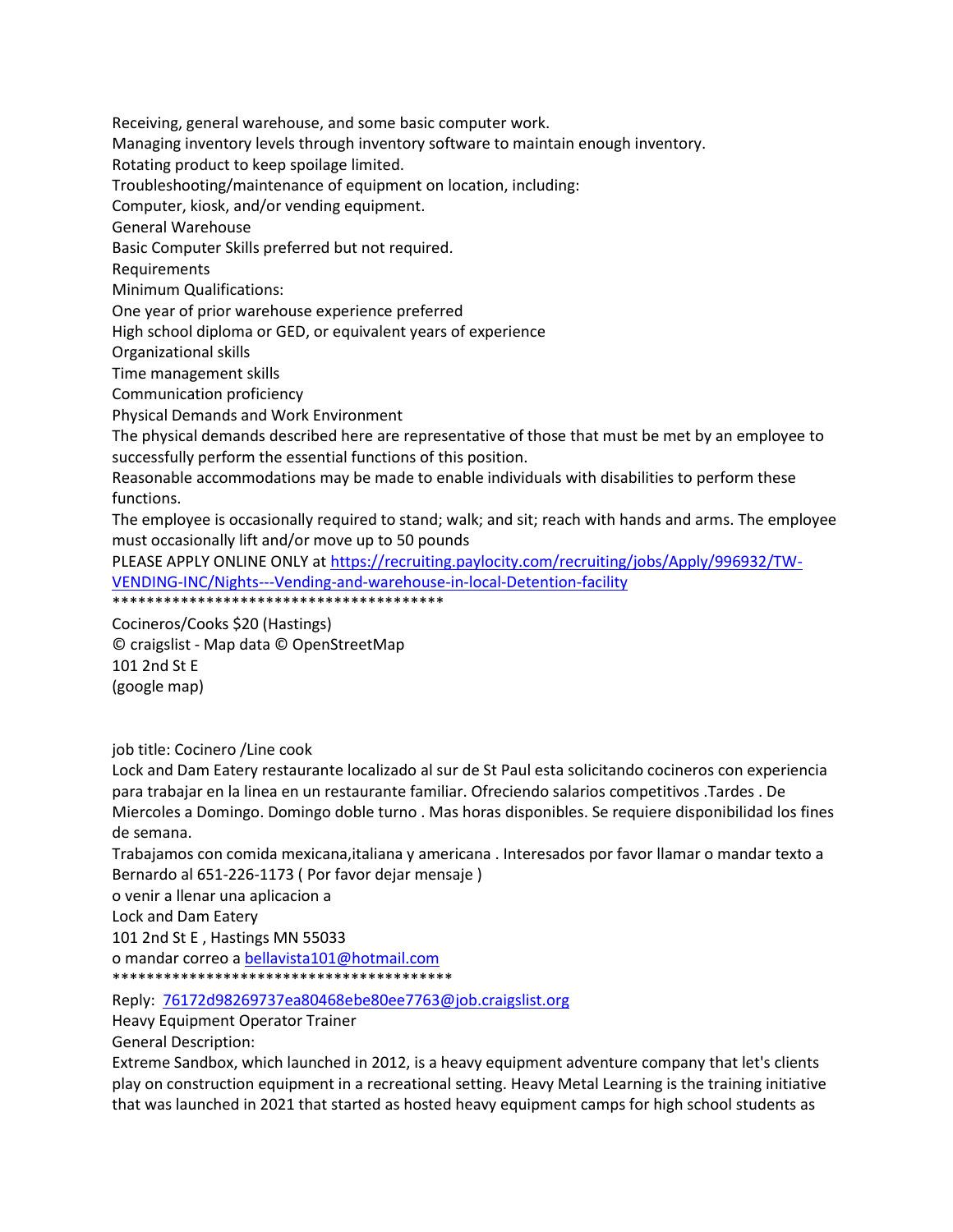well as online training videos on YouTube. Heavy Metal Learning now is in the early stages of creating more formal entry level equipment training programs for new operators.

We are seeking an experienced heavy equipment operator to assist in the creation and launch of a formal equipment operator training program. This position will primarily be responsible for this, however additionally will instruct clients as part of Extreme Sandbox experiences. We hire based on amount of operator experience, teaching/instructing experience, program implementation experience, and overall personality and ability to provide a high level of customer service. Primary Responsibilities:

-Develop, administer, and lead heavy equipment operator training programs

-Train students and clients in safe and proper methods of heavy equipment operations

-Develop relationships with heavy equipment vendors to utilize educational resources available to the company

-Perform minor preventative maintenance to equipment and site

-Be punctual and have great attendance -- have flexible availability

-All other duties as assigned

Qualifications:

-10+ years' of heavy equipment operating experience on various types of heavy equipment (i.e. Dozers, Front-End Loaders, Motor Graders, Scrapers, etc.)

-Experience in developing, administering, and leading heavy equipment operator training programs

-Strong computer skills (PowerPoint, Word, etc.)

-Strong oral (public-speaking) and written communication skills

-Strong listening skills

-Must be able to life a minimum of 50 pounds

-Team player with self-confidence and professional appearance

Preferred Qualifications:

-Bi-Lingual (Spanish) oral and written skills

-CDL License (Class A or B)

-Training certifications on heavy equipment operations

-OSHA training certifications

-Bachelors of Education (Teaching) Degree

\*\*\*\*\*\*\*\*\*\*\*\*\*\*\*\*\*\*\*\*\*\*\*\*\*\*\*\*\*\*\*\*\*\*\*\*\*\*\*\*\*\*\*

Reply: [148477e79dac320ba37e7ad3d0002e21@job.craigslist.org](mailto:148477e79dac320ba37e7ad3d0002e21@job.craigslist.org)

Senior Assisted Living Cook/Server (South Saint Paul)

Currently accepting applications for an experienced cook/server in a Senior Living facility in South St.

Paul. Prefer scratch cooking experience. We would like a team

player that is responsible for getting to work and has a passion for the food that they produce, this to include consitency, taste and presentation.

This would be a full time position that would split duties between cooking and serving the residents. You will need to pass a MN background check and you will need to be Covid vaccinated.

We look forward to hearing from you! \*\*\*\*\*\*\*\*\*\*\*\*\*\*\*\*\*\*\*\*\*\*\*\*\*\*\*\*\*\*\*\*

Reply: [e58578d0809b377c9badad0d062d8213@job.craigslist.org](mailto:e58578d0809b377c9badad0d062d8213@job.craigslist.org)

Now Hiring Line Cook at Woodbury Cafe (Woodbury)

A high volume, fast paced, all-day breakfast and lunch establishment located in Woodbury, is looking to hire a line cook to join our team.

Qualifications:

-Experience working as a breakfast/ lunch cook is preferred, but willing to train highly motivated individuals eager to work and learn.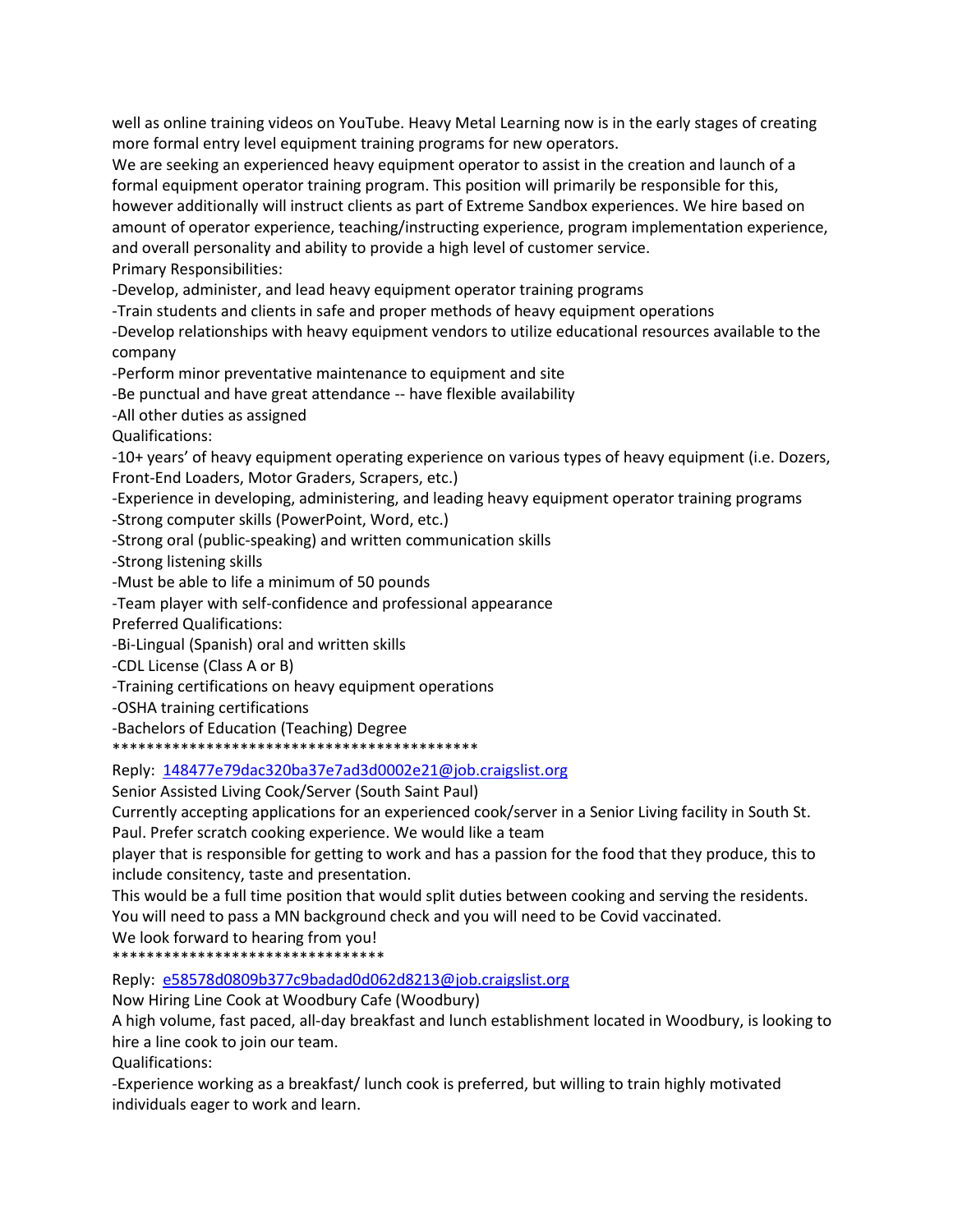-Ability to handle fast paced environment.

-Must be available to work Weekend daytime hours.

-Spanish Speaking friendly environment.

-Part-time and Full-time available.

If interested, please stop by Woodbury Cafe at 803 Bielenberg Dr Woodbury, MN 55125 to apply or Reply to this post via email.

\*\*\*\*\*\*\*\*\*\*\*\*\*\*\*\*\*\*\*\*\*\*\*\*\*\*\*\*\*\*\*\*\*\*\*\*\*

Cleaner - Janitorial Services - Empleado de limpieza - Servicios de Ma (Woodbury) compensation: 15/hour

Please apply directly a[t https://social.icims.com/viewjob/pe165333334371982b9f](https://social.icims.com/viewjob/pe165333334371982b9f) Company Overview:

The Harvard Companies include entities working to serve the business community in the janitorial and protection services areas. Harvard Maintenance and Harvard Protection are two of the largest and fastest growing, privately owned providers of high quality janitorial and security services in the United States. We are an industry leader and are well known for our innovative thinking and entrepreneurial spirit. Our success over the last fifty years stems from Harvard's Inverted Pyramid®, which recognizes that our front-line employees are the most important people in our organization. The Inverted Pyramid® ensures that our employees feel valued, are given the tools to be successful, and are empowered to execute in their roles. People are also at the center of our Core Values. Our People First core value clearly states that "we are a family organization that promotes respect and embraces diversity". Job Summary:

Basic cleaning, including cleaning of all common areas, restrooms, entrances, elevators, walkways, windows, furniture, fixtures, stairs, chairs, tables, telephones, drinking ountains, trashing, dusting polishing and other assigned items/areas. We have multiple shifts available as well as both full time, part time and seasonal opportunities.

Essential Duties and Responsibilities

Responsible for all basic cleaning

Cleaning of restrooms includes restocking toilet tissue and other dispensers, emptying trash, clean and sanitize fixtures, clean mirrors, spot clean partition doors and walls, sweep and mop tile floors, and clean toilets and urinals

Move furniture, vacuum, reposition furniture, empty trash and replace liners

Check all trash containers prior to moving it

Cleaning includes dust mopping, damp mopping, sweeping, vacuuming, gum removal, dusting, picking up larger objects off the floor and spot cleaning glass

Performs additional duties as required, including attending to flooded areas, incidental spills, and related clean-up work for trash and restroom concerns

Restock carts and closets at the end of each shift

Tareas y responsabilidades esenciales:

Responsable de todo el servicio de limpieza básico

La limpieza de los baños incluye reponer el papel higiénico y otros dispensadores, vaciar la basura, limpiar y desinfectar los accesorios, limpiar los espejos, limpiar las puertas y paredes de partición, barrer y fregar los pisos de cerámica, y limpiar inodoros y urinarios.

Correr los muebles, aspirar, cambiar la posición de los muebles, vaciar la basura y reemplazar los revestimientos.

Revisar todos los contenedores de basura antes de moverlos.

La limpieza incluye eliminar el polvo, pasar una mopa húmeda, barrer, pasar la aspiradora, quitar chicles, eliminar el polvo, recoger objetos grandes del piso y limpiar los vidrios.

Realiza tareas adicionales según se requiera, incluida la asistencia a áreas inundadas, derrames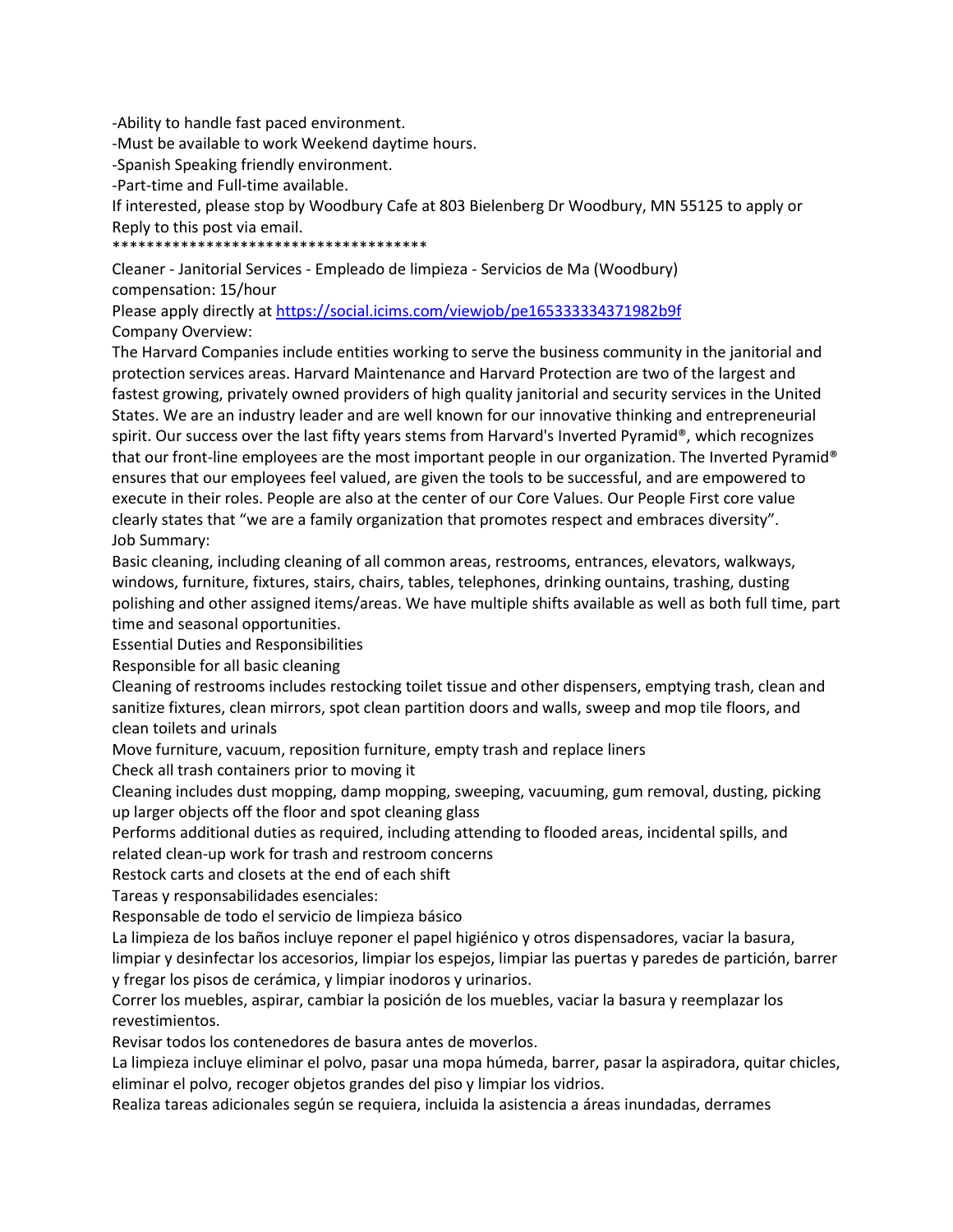accidentales y trabajos relacionados de limpieza para problemas de basura y baños.

Llena de provisiones carros y armarios al final de cada turno.

Knowledge and skill requirements:

High School Diploma

Minimum of 1 year experience

Strong communication skills

Must be willing to work assigned hours

Mínimo de 1 año de experiencia

Sólidas habilidades de comunicación

Debe estar dispuesto a trabajar las horas asignadas \*\*\*\*\*\*\*\*\*\*\*\*\*\*\*\*\*\*\*\*\*\*\*\*\*\*\*\*\*\*\*\*\*\*\*\*\*\*

## Now Hiring Servers and Bartenders! (Woodbury)

Andiamo Italian Ristorante is now hiring servers at our Woodbury and Eagan locations! Applications available online at [www.andiamomn.com](http://www.andiamomn.com/) (go to the bottom of the page). Click on "work for us".

Requirements:

-1 year of full service restaurant experience (2 years preferred)

-Available for dinner and weekend shifts

-A positive attitude

-A love for fast paced environments Enjoy:

-Growth potential within the company

-Great discounts on food and beverages

-A family like atmosphere

Come join our team!

\*\*\*\*\*\*\*\*\*\*\*\*\*\*\*\*\*

Reply: [e7bf61c9cfe23690be9cb0f5108b28e0@job.craigslist.org](mailto:e7bf61c9cfe23690be9cb0f5108b28e0@job.craigslist.org)

work/life balance as a House Cleaner! (Woodbury, MN)

compensation: \$800 plus tips weekly!

We are a local, woman-owned business, we are mission-driven and we offer the highest pay in the industry! Our mission is to bring kindness and a positive experience to our clients in a very tangible way every single day! It feels great to be of service to others and make a difference in the lives of others! We offer work/life balance and a place where you will thrive emotionally AND financially! This is primarily a solo cleaning position so you are in complete control of your outcomes!

Daytime hours...Monday through Friday!

No nights. No weekends!

Flexibility when you need time off!

Weekly paycheck by direct deposit!

Paid training & paid vacation!

Tips!

Happy co-workers & fun parties!

A kind-hearted boss who values YOU!

No stress...No negativity...No drama!

We only use top-of-the-line environmentally safe products...no chemicals! We care about you, our clients, their animals and the planet!

No experience is necessary....we will train you and give you all the skills to be successful!

No Debbie Downers, please. Positive attitudes and energy are what we're all about! JOB REQUIREMENTS: